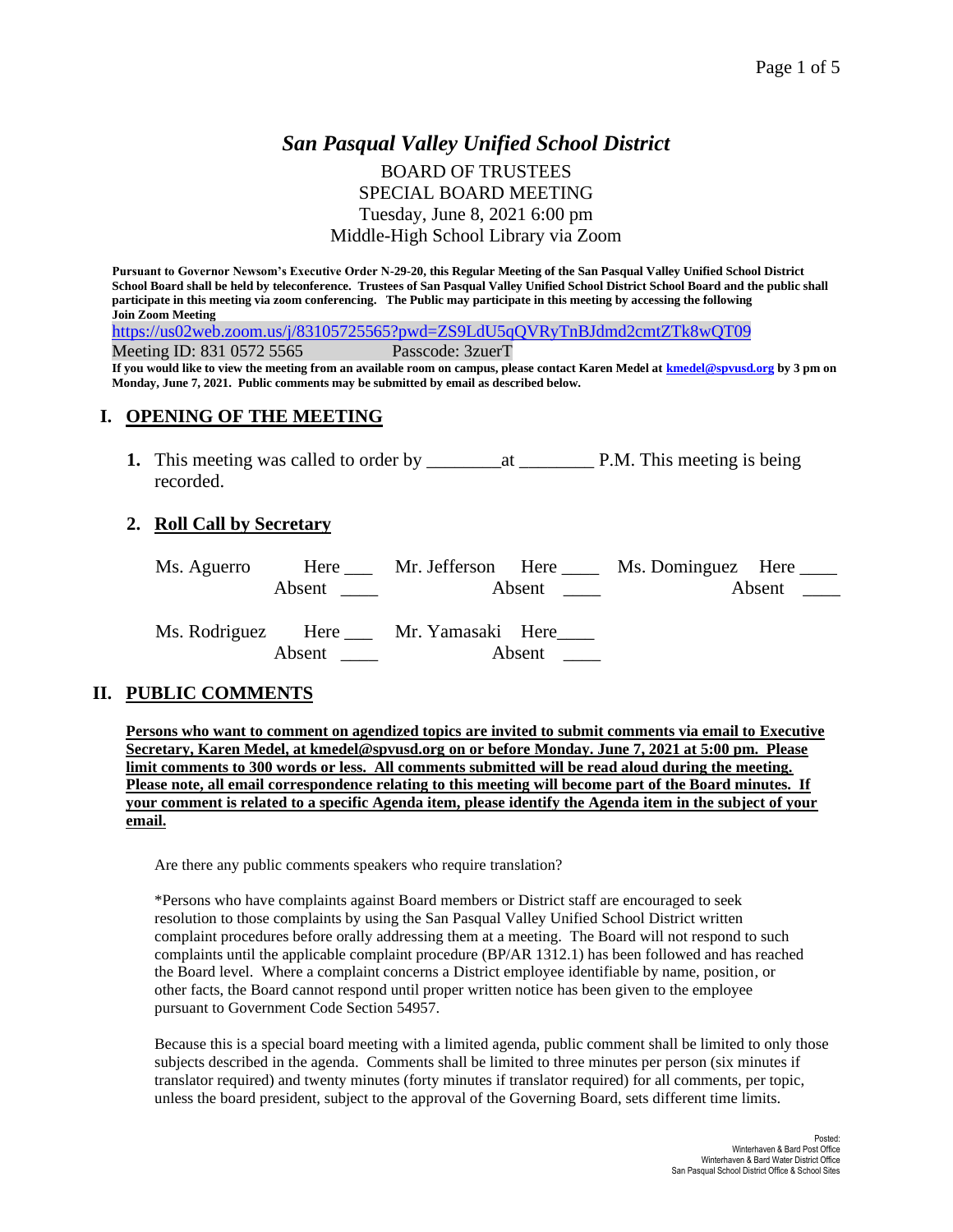## **III. CONSENT ITEMS**

- 1. Consultant Contract: Dr. Lena Moua
- 2. Extra Duty: 20.21 Summer Work San Pasqual Valley Middle/High School Library Clerk
- 3. Travel: United National Indian Tribal Youth Conference

|                                               |                                                              |                      | Ms. Aguerro Aye ____ Mr. Jefferson Aye ____ Ms. Dominguez Aye ____ |                    |
|-----------------------------------------------|--------------------------------------------------------------|----------------------|--------------------------------------------------------------------|--------------------|
|                                               | $No \_\_$                                                    |                      |                                                                    | $No \ \_$          |
|                                               | Abstain                                                      | Abstain              |                                                                    | Abstain            |
| Ms. Rodriguez Aye _____ Mr. Yamasaki Aye ____ | $No \ \_$<br>Abstain                                         | $No \ \_$<br>Abstain |                                                                    |                    |
| <b>IV. CLOSED SESSION</b>                     |                                                              |                      |                                                                    | $Time: \_\_\_P.M.$ |
|                                               | $No \ \_$                                                    |                      | Ms. Aguerro Aye ____ Mr. Jefferson Aye ____ Ms. Dominguez Aye ____ | $No \ \_$          |
|                                               | Abstain                                                      | Abstain              |                                                                    | Abstain            |
| Ms. Rodriguez Aye ____ Mr. Yamasaki Aye ____  |                                                              |                      |                                                                    |                    |
|                                               | $No \ \_$                                                    | $No \ \_$            |                                                                    |                    |
|                                               | Abstain $\_\_\_\$                                            | Abstain              |                                                                    |                    |
| 1.                                            | <b>PERSONNEL MATTERS – Pursuant to Government Code 54957</b> |                      |                                                                    |                    |
| a. Bus Driver                                 |                                                              |                      |                                                                    |                    |
|                                               | b. Paraprofessional Tutor                                    |                      |                                                                    |                    |
| c. Music Teacher                              |                                                              |                      |                                                                    |                    |
| d. CDS Teacher                                |                                                              |                      |                                                                    |                    |
|                                               | e. Multiple Subject Teacher                                  |                      |                                                                    |                    |
|                                               | f. Multiple Subject Teacher                                  |                      |                                                                    |                    |
|                                               | g. English Teacher                                           |                      |                                                                    |                    |
| V. RECONVENE                                  |                                                              |                      |                                                                    | Time: P.M.         |
|                                               |                                                              |                      |                                                                    |                    |
| Ms. Aguerro                                   |                                                              |                      | Aye ______ Mr. Jefferson Aye _____ Ms. Dominguez Aye _____         |                    |
|                                               | $No \ \_$                                                    | $No \ \_$            |                                                                    | $No \ \_$          |
|                                               |                                                              | Abstain              |                                                                    | Abstain            |
| Ms. Rodriguez Aye _____ Mr. Yamasaki Aye ____ |                                                              |                      |                                                                    |                    |
|                                               | $No \ \_$                                                    | $No \ \_$            |                                                                    |                    |
|                                               | Abstain ______                                               | Abstain              |                                                                    |                    |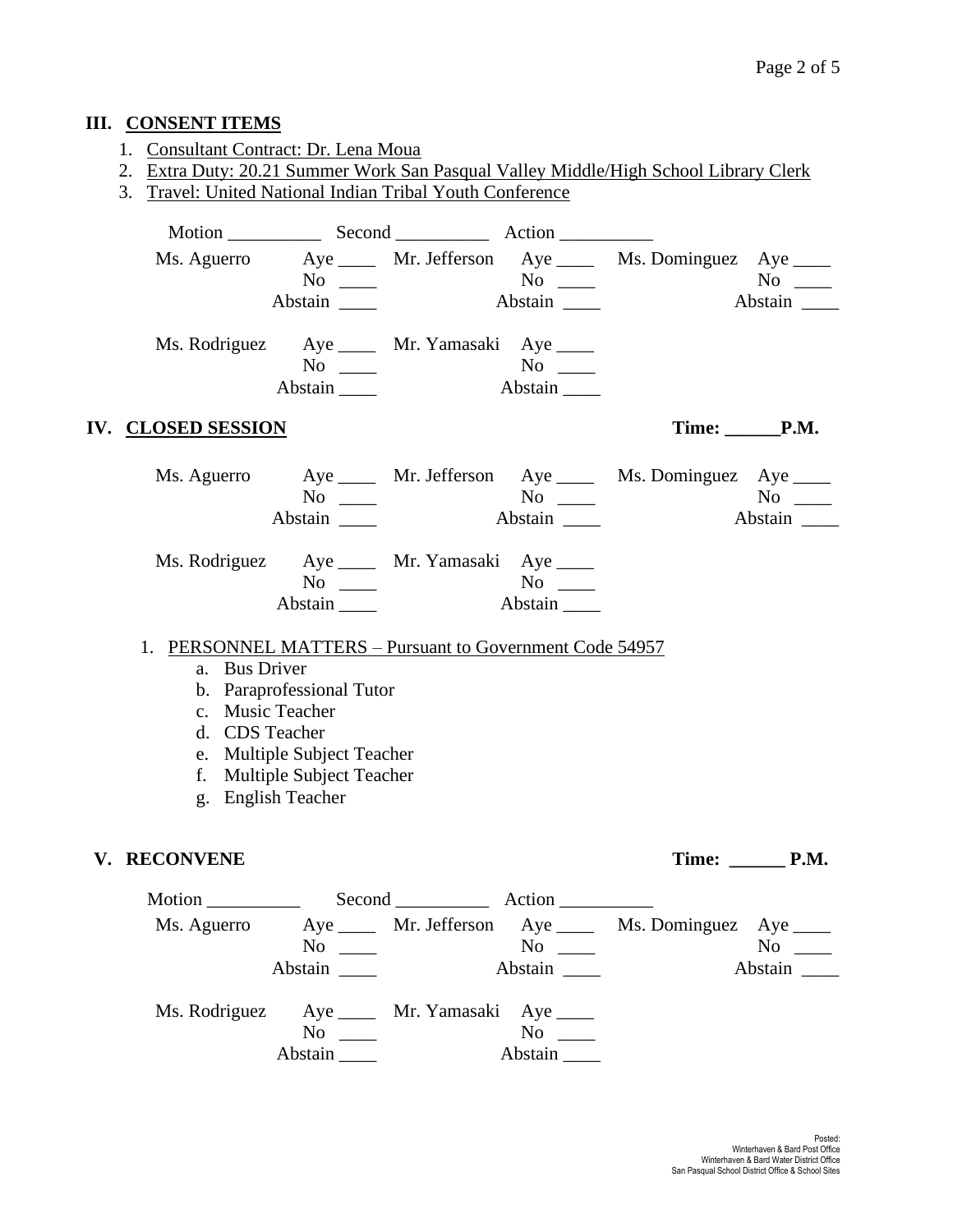## 1. PERSONNEL MATTERS – Pursuant to Government Code 54957

#### a. Bus Driver

|                  |                                               |                             |                  | Ms. Aguerro Aye _____ Mr. Jefferson Aye _____ Ms. Dominguez Aye ____ |                               |
|------------------|-----------------------------------------------|-----------------------------|------------------|----------------------------------------------------------------------|-------------------------------|
|                  |                                               |                             |                  |                                                                      | $No \_$                       |
|                  | Abstain $\frac{ }{ }$                         |                             |                  |                                                                      | Abstain                       |
|                  | Ms. Rodriguez Aye _____ Mr. Yamasaki Aye ____ |                             |                  |                                                                      |                               |
|                  | $No \ \_$                                     | No<br>Abstain               |                  |                                                                      |                               |
|                  | Abstain                                       |                             |                  |                                                                      |                               |
|                  | b. Paraprofessional Tutor                     |                             |                  |                                                                      |                               |
|                  |                                               |                             |                  |                                                                      |                               |
|                  |                                               |                             |                  | Ms. Aguerro Aye _____ Mr. Jefferson Aye _____ Ms. Dominguez Aye ____ |                               |
|                  | $\overline{N_0}$ $\overline{\phantom{0}}$     | $N^{\rm o}$ $\qquad \qquad$ |                  |                                                                      | $No \_$                       |
|                  | Abstain $\_\_\_\_\_\$                         |                             | Abstain          |                                                                      |                               |
|                  | Ms. Rodriguez Aye _____ Mr. Yamasaki Aye ____ |                             |                  |                                                                      |                               |
|                  | $No \ \_$                                     |                             |                  |                                                                      |                               |
|                  | Abstain                                       |                             | Abstain          |                                                                      |                               |
| c. Music Teacher |                                               |                             |                  |                                                                      |                               |
|                  |                                               |                             |                  |                                                                      |                               |
|                  |                                               |                             |                  | Ms. Aguerro Aye _____ Mr. Jefferson Aye ____ Ms. Dominguez Aye ____  |                               |
|                  |                                               | $No$ No $No$ $\qquad$       |                  |                                                                      | $No \t —$                     |
|                  |                                               | Abstain                     |                  |                                                                      | $\overline{\mathsf{Abstain}}$ |
|                  | Ms. Rodriguez Aye ____ Mr. Yamasaki Aye ____  |                             |                  |                                                                      |                               |
|                  | $No \ \_$                                     |                             | $No \ \_$        |                                                                      |                               |
|                  | $Abstain$ <sub>_____</sub>                    |                             | Abstain          |                                                                      |                               |
| d. CDS Teacher   |                                               |                             |                  |                                                                      |                               |
|                  |                                               |                             |                  |                                                                      |                               |
|                  |                                               |                             |                  | Ms. Aguerro Aye _____ Mr. Jefferson Aye _____ Ms. Dominguez Aye ____ |                               |
|                  | No $\qquad$                                   |                             | $\overline{N_0}$ |                                                                      | $No \_$                       |
|                  | Abstain                                       |                             |                  |                                                                      | Abstain                       |
|                  | Ms. Rodriguez Aye _____ Mr. Yamasaki Aye ____ |                             |                  |                                                                      |                               |
|                  | $No \ \_$                                     |                             | $No \ \_$        |                                                                      |                               |
|                  |                                               |                             |                  |                                                                      |                               |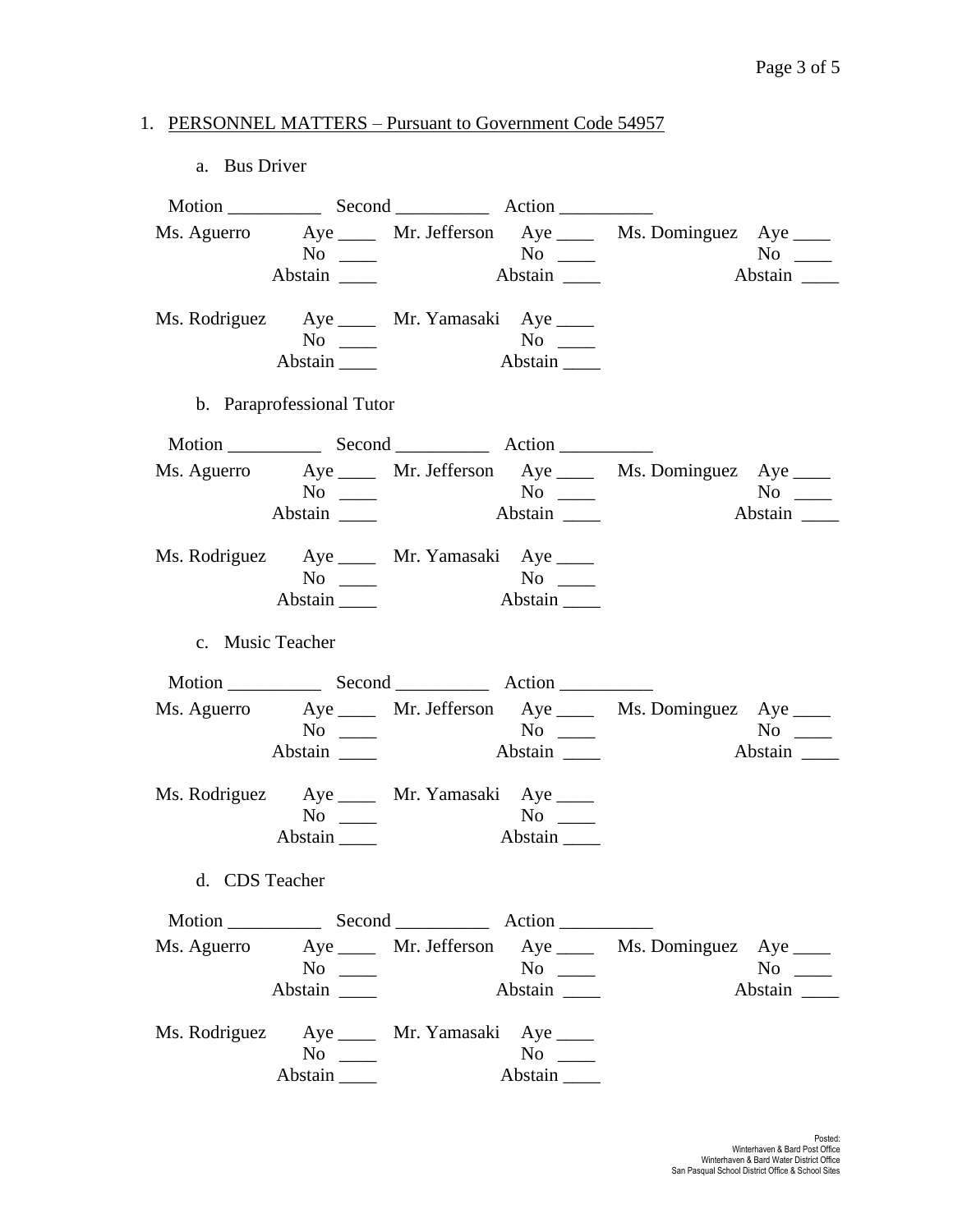# e. Multiple Subject Teacher

|                        | $No \ \_$<br>Abstain                                                              |       | $No \ \_$<br>Abstain                                       | Ms. Aguerro Aye _____ Mr. Jefferson Aye _____ Ms. Dominguez Aye ____ | $No \ \_$<br>Abstain            |  |
|------------------------|-----------------------------------------------------------------------------------|-------|------------------------------------------------------------|----------------------------------------------------------------------|---------------------------------|--|
|                        | Ms. Rodriguez Aye _____ Mr. Yamasaki Aye ____<br>$No \ \_$<br>Abstain $\_\_\_\_\$ |       | Abstain                                                    |                                                                      |                                 |  |
|                        | f. Multiple Subject Teacher                                                       |       |                                                            |                                                                      |                                 |  |
|                        |                                                                                   |       |                                                            |                                                                      |                                 |  |
|                        | $No \ \_$                                                                         | $N$ o | Abstain                                                    | Ms. Aguerro Aye ____ Mr. Jefferson Aye ____ Ms. Dominguez Aye ____   | $No \_\_$                       |  |
|                        | Ms. Rodriguez Aye _____ Mr. Yamasaki Aye ____<br>$No \ \_$<br>Abstain             |       | $No \ \_$                                                  |                                                                      |                                 |  |
|                        | g. English Teacher                                                                |       |                                                            |                                                                      |                                 |  |
|                        |                                                                                   |       |                                                            |                                                                      |                                 |  |
|                        | $No \ \_$<br>Abstain                                                              |       | $\overline{N_{0}}$ $\overline{\phantom{0}}$                | Ms. Aguerro Aye ____ Mr. Jefferson Aye ____ Ms. Dominguez Aye ____   | $No \ \_$<br>Abstain            |  |
|                        | Ms. Rodriguez Aye ____ Mr. Yamasaki Aye ____<br>$No \ \_$<br>Abstain              |       | $\overline{N_0}$ $\overline{\phantom{0}}$<br>Abstain _____ |                                                                      |                                 |  |
| VI. <u>ADJOURNMENT</u> |                                                                                   |       |                                                            |                                                                      | Time: $\rule{1em}{0.15mm}$ P.M. |  |
|                        |                                                                                   |       |                                                            |                                                                      |                                 |  |
|                        | $No \_\_$                                                                         |       | $\overline{N_0}$ $\overline{\phantom{0}}$<br>Abstain       | Ms. Aguerro Aye ____ Mr. Jefferson Aye ____ Ms. Dominguez Aye ____   | $No \_$                         |  |
|                        | Ms. Rodriguez Aye _____ Mr. Yamasaki Aye ____<br>$No \_$<br>Abstain               |       | $No \t —$<br>Abstain                                       |                                                                      |                                 |  |